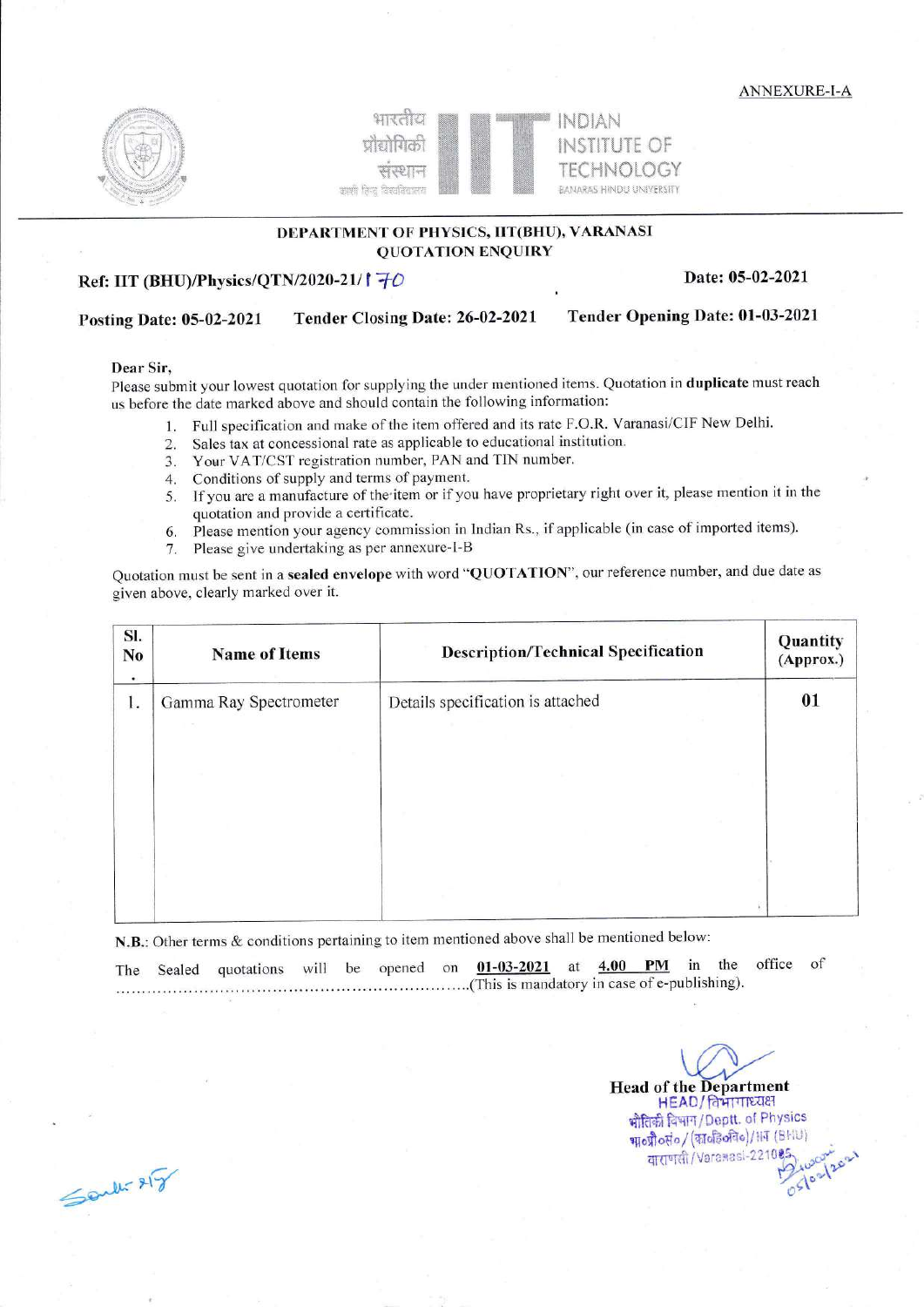# Specification:

| S. No. | <b>Description and Specifications</b>                                                                                                                                                                                                                                                                                                                                                                                                                                                                                                                                                                                                                                                                                                                                                                                                                                                                                                                                                                                                                     |  |  |  |  |  |
|--------|-----------------------------------------------------------------------------------------------------------------------------------------------------------------------------------------------------------------------------------------------------------------------------------------------------------------------------------------------------------------------------------------------------------------------------------------------------------------------------------------------------------------------------------------------------------------------------------------------------------------------------------------------------------------------------------------------------------------------------------------------------------------------------------------------------------------------------------------------------------------------------------------------------------------------------------------------------------------------------------------------------------------------------------------------------------|--|--|--|--|--|
| 1.     | NaI scintillator detector :<br>a) $2 \cdot X 2 \cdot Y$ well type with built in preamplifier.<br>b) Operating voltage : $600 - 1000$ V<br>c) Resolution : 8-10% or better at 500 -700 keV gamma energy<br>Stand for detector<br>d)                                                                                                                                                                                                                                                                                                                                                                                                                                                                                                                                                                                                                                                                                                                                                                                                                        |  |  |  |  |  |
| 2.     | Mini Bin and power supply:<br>Should accommodates atleast 6 Standard modules<br>a)<br>b) Regulated DC output: $\pm 12 \text{ V}$ @ 1.5 A, $\pm 24 \text{ V}$ @ 0.75 A, and may be more (for<br>example $\pm 6 \text{ V}$ @ 4 A)<br>c) Noise and Ripple : less than $3 \text{ mV}$<br>d) Power supply (High voltage module) : Output voltage should be continuously<br>variable and should range up to atleast 2000 V with output ripple less than<br>10 mV -20 mV rms value. Output polarity may be positive or negative.<br>Linear Amplifier : Input polarity can be positive or negative. Gain should be<br>e)<br>approximately of the order of 700-900 range or better. Output can be unipolar or<br>bipolar.<br>Single Channel Analyzer: Input may be of unipolar or bipolar type. Output<br>f<br>pulse polarity may be positive or negative depending upon the specifications.<br>Should have variable window width with at least 0-1 V window mode and 0 -<br>10V normal mode.<br>g) Counter/Timer: Should be in compliance with the above modules. |  |  |  |  |  |
| 3.     | Lead Shielding for $2 \cdot X 2 \cdot 4$ detector system : Should be in compliance with the provided<br>detector dimension and peripheral components like connectors and cables.                                                                                                                                                                                                                                                                                                                                                                                                                                                                                                                                                                                                                                                                                                                                                                                                                                                                          |  |  |  |  |  |
| 4.     | Gamma ray sources: one each of Cs-137, Co-60, Ba-133, C0-57 and Na-22 with activity in<br>accordance to the government norms.                                                                                                                                                                                                                                                                                                                                                                                                                                                                                                                                                                                                                                                                                                                                                                                                                                                                                                                             |  |  |  |  |  |
| 5.     | Necessary connectors and cables                                                                                                                                                                                                                                                                                                                                                                                                                                                                                                                                                                                                                                                                                                                                                                                                                                                                                                                                                                                                                           |  |  |  |  |  |

Sende 217

HEAD/ विभागाध्यक्ष<br>पौतिकी विधाग/Deptt. of Physics<br>भाव्यौव्हांव (सार्वहेदविव)/IIT (BHU)<br>वाराणसी/Varanasi-221025 : wey ask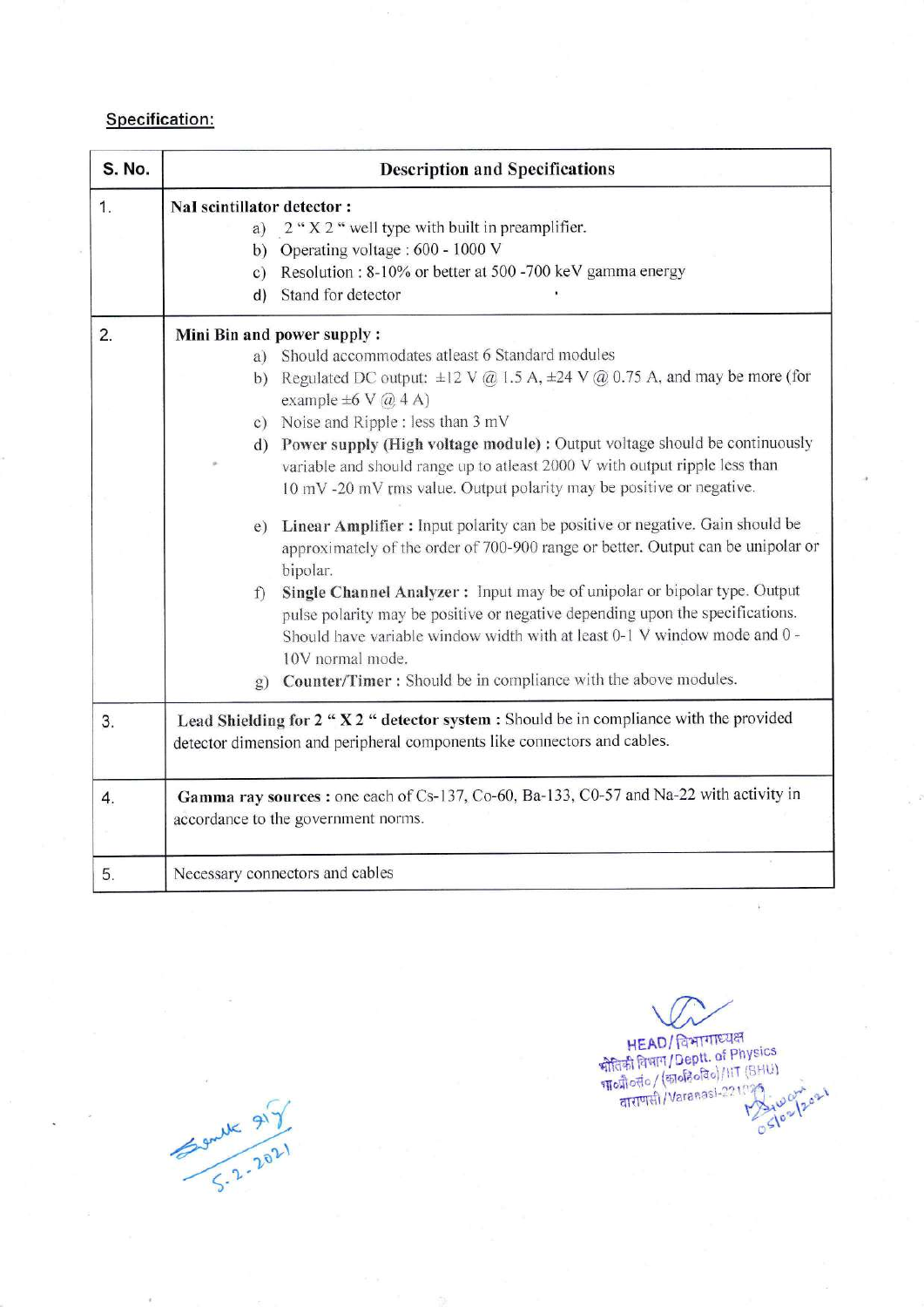#### ANNEXU RE-I-B

### tNDIAN tNSTITUTE OF TECHNOLOGY (BHU) VARANASI

#### TO BE RETURNED

Following proforma should be filled in and duly signed by the firm and sent alongwith the quotation. (Please refer to the detaifed instructions/notes before filling this proforma).

| 1.<br>2. | Validity of the offer<br><b>Approximate Delivery Period</b>                                                                                            |                |                                      |
|----------|--------------------------------------------------------------------------------------------------------------------------------------------------------|----------------|--------------------------------------|
| 3.       | (a) Whether rates have been quoted F.O.R. site and<br>covers packing forwarding and insurance charges.                                                 | $\ddot{\cdot}$ | YES / NO                             |
|          | (b) If not, please mention the same                                                                                                                    |                |                                      |
| 4.       | (a) Whether the prices are inclusive of Sales Tax and<br>other taxes.                                                                                  | $\ddot{\cdot}$ | YES / NO                             |
|          | (b) If not, kindly specify the amount / rate                                                                                                           |                |                                      |
|          | 5. If the Sales Tax is charged extra, declaration for<br>charging Sales Tax correctly attached.                                                        | ÷              | YES / NO                             |
| 6.       | (a) Whether supply will be made directly or through<br>any Local / Regional / Authorized Dealer / Stockist                                             |                | :Directly/Stockist/Authorized Dealer |
|          | (b) If through a Stockist / Dealer: -                                                                                                                  |                |                                      |
|          | (i) Name and full address of the Party                                                                                                                 |                |                                      |
|          |                                                                                                                                                        |                |                                      |
|          | (ii) Whether the order to be placed with the                                                                                                           | t              | Principal / Stockist / Dealer        |
|          | (iii) Who will raise the bill                                                                                                                          | ÷              | Principal / Stockist / Dealer        |
|          | (iv) Cheques will be drawn in favour of                                                                                                                | $\ddot{\cdot}$ | Principal / Stockist / Dealer        |
|          | (v) Whether any Delivery, Packing and Forwarding                                                                                                       |                | YES / NO                             |
|          | Charges will be payable to local Stockist/Dealer: (Please specify the amount/percentage etc, if any)                                                   |                |                                      |
| 7.       | Our terms of payment (Please indicate your preference by a $(\checkmark)$ mark). Please note that no other<br>payment terms are likely to be accepted. |                |                                      |

(a) For Local Firms or if the bills are raised by the Local Dealers.

(i) 10O% Payment on bill basis

OR

1. Validity of the offer

- (ii) 100% payment against Proforma lnvoice after
- receipt of materials in good condition, installation and satisfactory report. (Only under exceptional cases)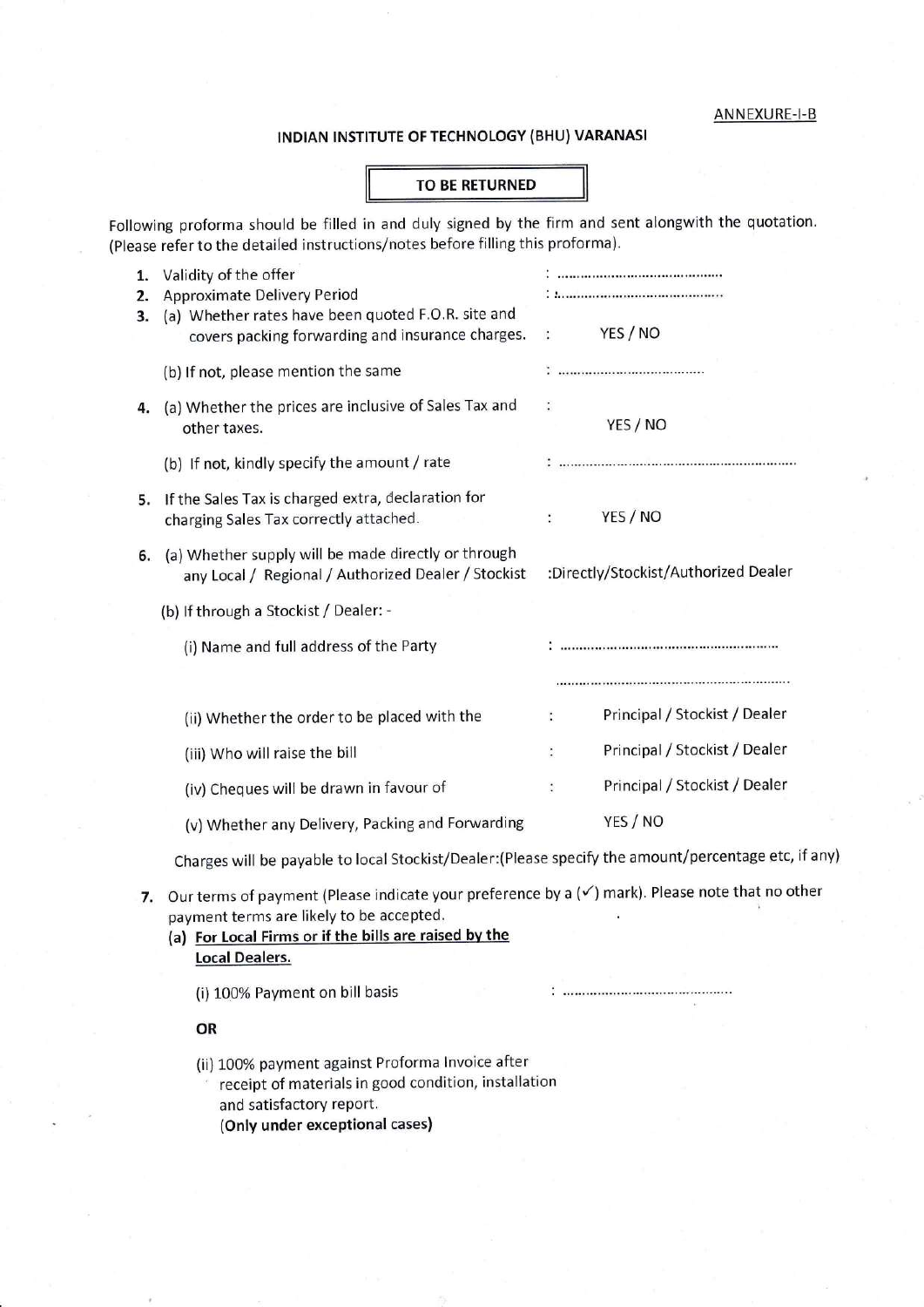|    | (b) If the bills are raised by outstation Firms                                                                                                                                                                         |                            |          |  |
|----|-------------------------------------------------------------------------------------------------------------------------------------------------------------------------------------------------------------------------|----------------------------|----------|--|
| OR | (i) 100% Payment on bill basis                                                                                                                                                                                          |                            |          |  |
|    | (ii) 100% payment against Proforma Invoice after<br>receipt of materials in good condition, installation                                                                                                                |                            |          |  |
| OR | and satisfactory report                                                                                                                                                                                                 |                            |          |  |
| OR | (iii) D.G.S. & D. Terms of Payment for D.G.S. & D<br><b>Rate Contract items</b>                                                                                                                                         |                            |          |  |
|    | (iv) 75% against Proforma Invoice (at site) or<br>documents through Bank and 25% after receipt<br>of materials in good condition, installation and                                                                      |                            |          |  |
| OR | satisfactory report.                                                                                                                                                                                                    |                            |          |  |
|    | (v) 90% payment against Proforma Invoice (at site)<br>or documents through bank and 10% after receipt<br>of materials in good condition, installation and<br>satisfactory report (Only under special<br>Circumstances). |                            |          |  |
| 1. |                                                                                                                                                                                                                         |                            |          |  |
|    | Whether any Excise Duty is payable on the items. : YES / NO<br>If yes, indicate the amount / percentage.                                                                                                                |                            |          |  |
| 2. | Whether any installation charges are payable extra. :<br>If yes, amount to be specified.                                                                                                                                |                            | YES / NO |  |
| 3. | Whether any discount for educational institution<br>offered on the printed price list of the manufacturer.                                                                                                              | $\mathcal{L}_{\text{max}}$ | YES / NO |  |
|    | Please mention the amount / percentage.                                                                                                                                                                                 |                            |          |  |
| 4. | Whether the product is on DGS &D/D.I. Rate contract.<br>If yes, please enclose a photocopy of the same.                                                                                                                 | ÷                          | YES / NO |  |
| 5. | Whether the product bears I.S.I. Mark.<br>If yes, please mention the I.S.I. License no.                                                                                                                                 |                            | YES / NO |  |
| 6. | (a) Whether the firm is Sales Tax payer.<br>If yes, please mention the Sales Tax Numbers.                                                                                                                               |                            | YES / NO |  |
|    | (b) Whether the Local Dealer(s) is / are Sales Tax<br>payer(s)                                                                                                                                                          |                            | YES / NO |  |
|    | 7. Whether printed / authenticated price list of the Firm's<br>Products and Catalogue etc. enclosed.                                                                                                                    | $\ddot{\cdot}$             | YES / NO |  |

Signature of the Authorised Official with Seal